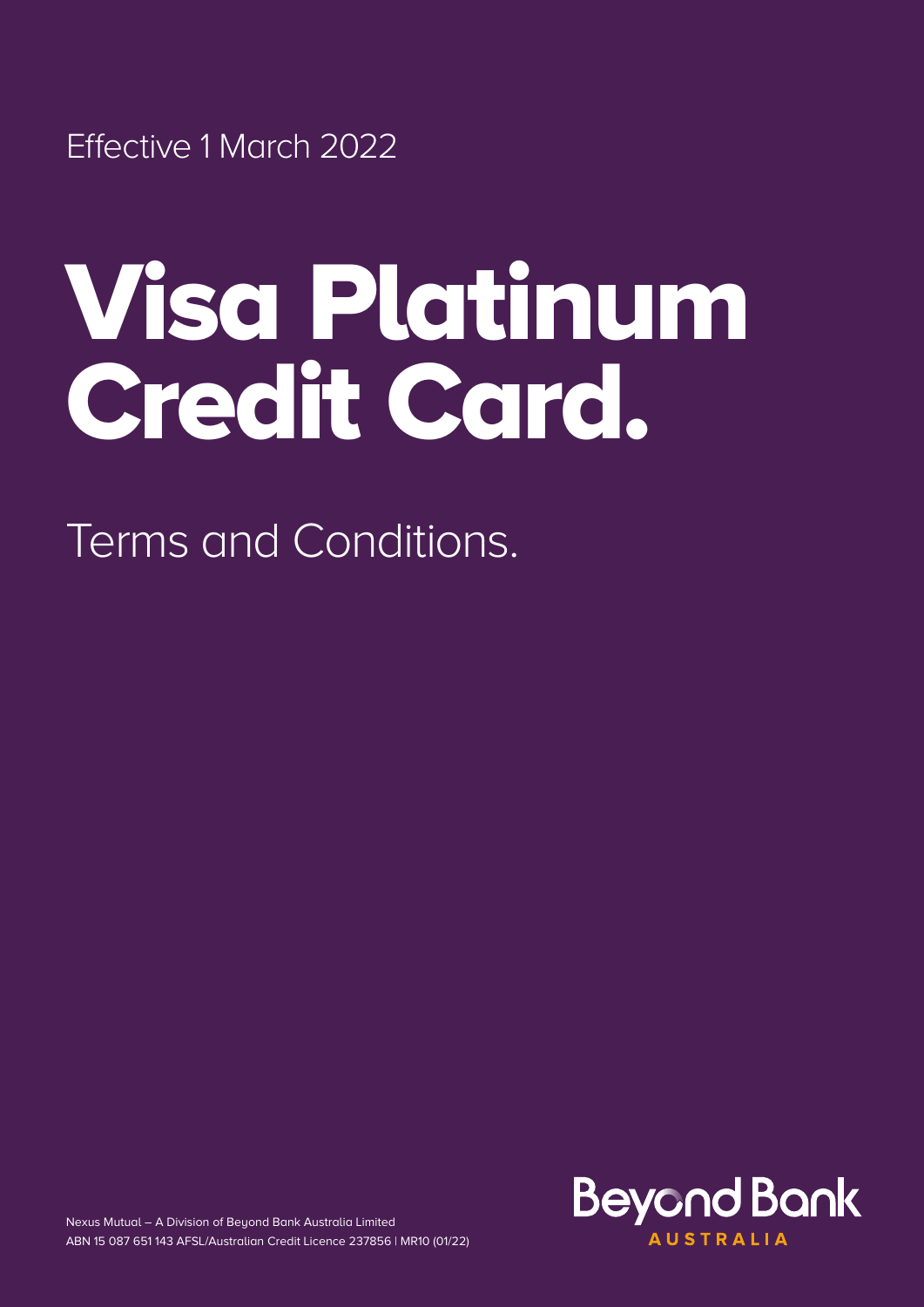# Important Information

The credit card is offered to you on the terms set out in these Terms and Conditions and in the credit contract. Together, these documents govern the use of the card and all transactions on the account. In the event of any inconsistency between these Terms and Conditions and the credit contract, the credit contract will prevail.

Please read the credit contract and these Terms and Conditions carefully. You should also read the information statement "Things you should know about your proposed credit contract" which appears at the end of these Terms and Conditions.

If you have any questions concerning these documents, please contact us.

(NB. This document does not contain all the information we are required by law to give you before the contract is made. Further information is contained in the credit contract.)

These Terms and Conditions take effect on and from 1 March 2022 except as otherwise advised in writing and replace all Visa Credit Card Terms and Conditions previously issued.

# 1. DEFINITIONS

In these Terms and Conditions and the credit contract:

**"account"** means the account we set up to record transactions under the contract.

**"additional cardholder"** means a person you nominate and to whom we issue an additional card.

**"annual percentage rate"** means the annual percentage rate or rates set out in the credit contract and, if varied, the rate as varied.

**"ATM" (**Automatic Teller Machine) is an electronic terminal which we advise can be used to obtain a cash advance with the use of the card and PIN.

**"available credit amount"** means the amount obtained by subtracting from the credit limit:

- a. the debit balance (if any) of the account at that time;
- b. any uncleared funds that have been applied to the account (if any); and
- c. the amount of all authorised transactions not yet debited to the account (if any).

**"balance transfer"** means a transfer to the account, in accordance with clause 11, of an amount from a credit or charge account held by you or any other person with another credit provider in Australia.

 **"BPAY®"** means the electronic payment scheme called BPAY operated in co-operation between Australian financial institutions, which enables you to effect bill payments to billers who participate in BPAY, either via telephone or internet access or by any other method approved by us from time to time.

® Registered to BPAY Pty Ltd ABN 69 079 137 518

**"business day"** means a day that is not Saturday or Sunday or a public holiday or bank holiday in the place concerned.

**"card"** means a credit card we issue to you or to any additional cardholder for use on the account.

**"card details"** means the information provided on the card and includes, but is not limited to, the card number and expiry date.

**"cardholder"** means you or any additional cardholder.

**"cash advance"** means a transaction on the account other than a purchase, including where you:

- a. draw cash or a cash substitute (e.g. a bank cheque, credit union cheque, traveller's cheque or money order) from an automatic teller machine, financial institution or merchant; or
- b. transfer or arrange for the transfer of funds from your credit card account to another account, including recurring payment and direct debit

**"charge"** means an amount debited to the account, including a cash advance, purchase, balance transfer, fee, interest charge, tax and any other amount you have agreed to pay us or be liable for under the contract.

**"contract"** means the credit contract between you and us, comprising these Terms and Conditions and the Schedule.

**"credit limit"** means the credit limit for the account set out in the credit contract and, if varied, the credit limit as varied.

**"delinquent account"** means the status of the account when you have not met the payment conditions under the contract.

**"EFTPOS"** (Electronic Funds Transfer at Point of Sale terminal) is an electronic terminal which we advise can be used to make purchases with the use of the card.

 **"electronic equipment"** includes, but is not limited to, an electronic terminal, computer, television and telephone. **"electronic terminal"** means the electronic equipment, electronic system, communications system or software controlled or provided by or on behalf of us or any other third party for use with the card and PIN to conduct an electronic transaction and includes, but is not limited to, an ATM and EFTPOS.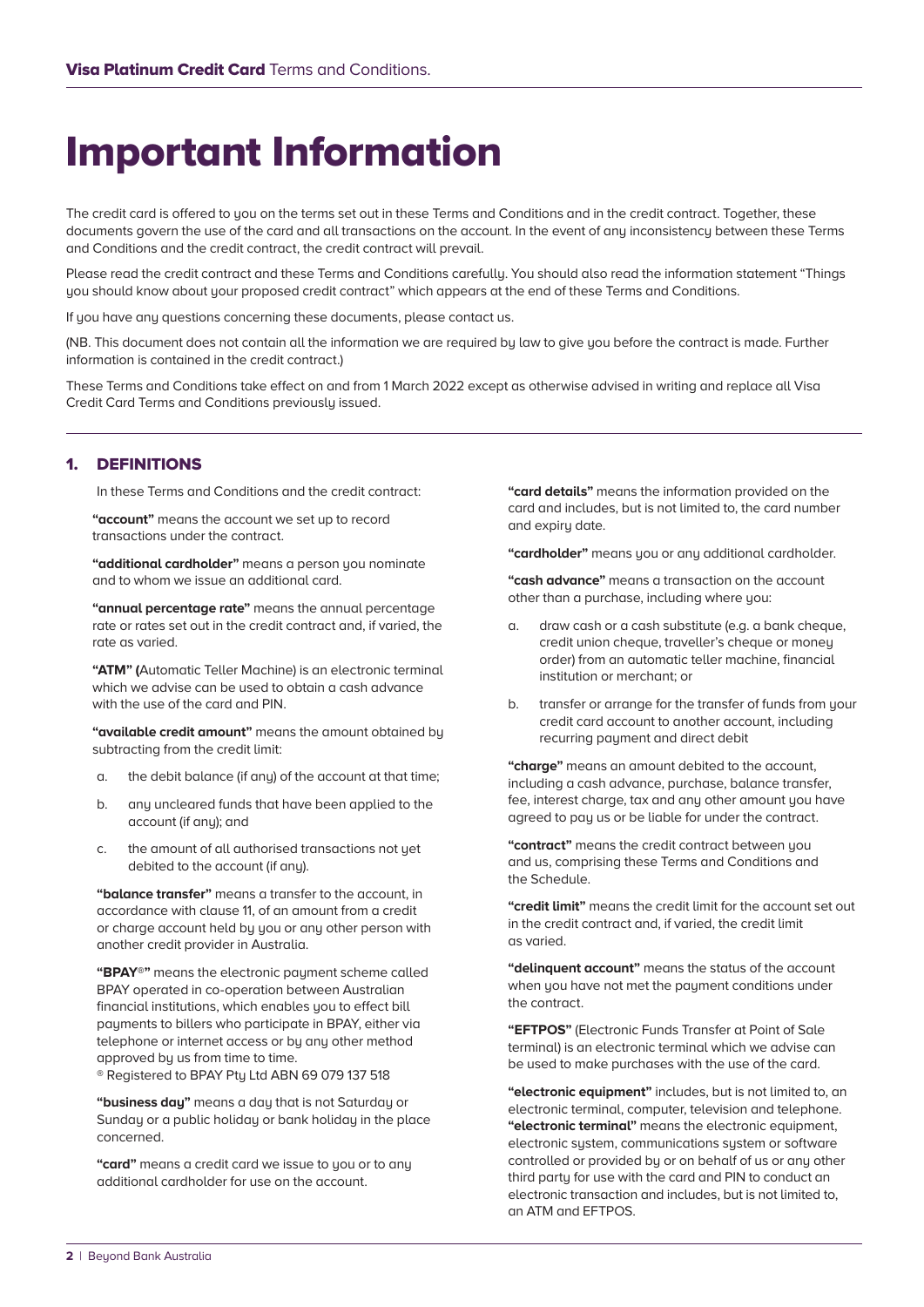**"electronic transaction"** means a payment, funds transfer or cash withdrawal transaction initiated using electronic equipment that is not intended to be authenticated by comparing a manual signature with a specimen signature.

**"identifier"** means information that a cardholder must provide to perform a transaction and which the cardholder knows but is not required to keep secret, such as an account number or a serial number.

**"inactive account"** means a credit card account that has not been operated on either by deposit or withdrawal for a period of 24 months.

**"merchant"** means a business which accepts the card as payment for goods and services.

**"minimum monthly payment"** means the amount determined in accordance with clause 17.2 below. It will be included in the 'Minimum Payment' amount in your statement of account.

**"National Credit Code"** means the National Credit Code set out in Schedule 1 to the National Consumer Credit Protection Act 2009 (Cth).

**"pass code"** means a PIN or any other password or code that the user must keep secret and which may be required to authenticate an electronic transaction or the user. It does not include a security number printed on a card.

**"PIN"** means the Personal Identification Number which is issued to a cardholder by us for use with a card at an ATM or EFTPOS.

**"purchase"** means any transaction (other than a cash advance) with a merchant, the payment for which is authorised by a cardholder to be made on the account and includes an order made for goods or services which are not taken.

**"regular payment arrangement"** means either a recurring or an instalment payment agreement between you (the cardholder) and a merchant in which you have preauthorised the merchant to bill your account at predetermined intervals (eg. monthly or quarterly) or at intervals agreed by you. The amount may differ or be the same for each transaction.

**"Schedule"** means the credit card Schedule which forms part of your contract with us.

**"transaction"** means a transaction on your account, including withdrawing cash from an ATM, purchasing goods and/or services at Visa outlets, and making a payment via the internet or telephone using the card number.

**"unauthorised"** means without the knowledge or consent of a user.

**"unpaid daily balance"** means the unpaid balance of the account (being the excess of all amounts debited over all amounts credited to the account) at the end of each day.

**"user"** means you, any additional cardholder and any other individual authorised by you and us to perform transactions.

**"we", "us", or "our"** means Nexus Mutual, a division of Beyond Bank Australia, which issued you with the card.

**"you" or "your"** means the account holder. If there is more than one account holder, each is liable jointly and severally under the contract.

# 2. THE CREDIT CARD CONTRACT

 You will be accepting our offer and be bound by the credit contract and these Terms and Conditions when you first use your card or activate the account.

# 3. CARD ACTIVATION, CARD SECURITY AND LIABILITY

- 3.1 All cards issued remain our property and must be returned or destroyed if we ask you to do so.
- 3.2 A card can only be used if it has been activated and is only valid for the period printed on it. It cannot be used before its commencement date or after its expiry date.
- 3.3 The account is a single account for all cards which may be issued under the contract.
- 3.4 The new card will be activated when you do one of the following:
	- a. use our mobile or internet banking system to activate the card; or
	- b. give us your written instruction to activate the card.
- 3.5 You must sign the card as soon as you receive it and before you use it. You must also ensure that each additional cardholder signs his or her card as soon as it is received and before it is used.
- 3.6 Subject to these Terms and Conditions, you are liable for all charges on the account including charges incurred by an additional cardholder. You must ensure that all cards are used in accordance with these Terms and Conditions.
- 3.7 We will provide a PIN to use the card with certain electronic equipment. You agree to protect this PIN as a means of preventing fraudulent or unauthorised use of the card. We may also give you or allow you to select another pass code for transactions. You must keep any pass code secret. Please refer to clause 32 for more requirements and guidelines in relation to security.
- 3.8 A user must notify us immediately on becoming aware that a card is lost, stolen or used without your authority, or that a pass code has become known to someone else (or the user suspects that it has become known to someone else) by:
	- a. telephoning the Visa Card 24-hour toll free hotline in Australia on the numbers listed below; or
	- b. telephoning our Contact Centre on (Australia) 13 25 85 (available Monday to Friday 8.00am to 8.00pm and Saturday 9.00am to 3.00pm ACST).

#### VISA CARD HOTLINE

| Australia wide toll free | 1800 648 027    |
|--------------------------|-----------------|
| From oversegs            | +61 2 8299 9101 |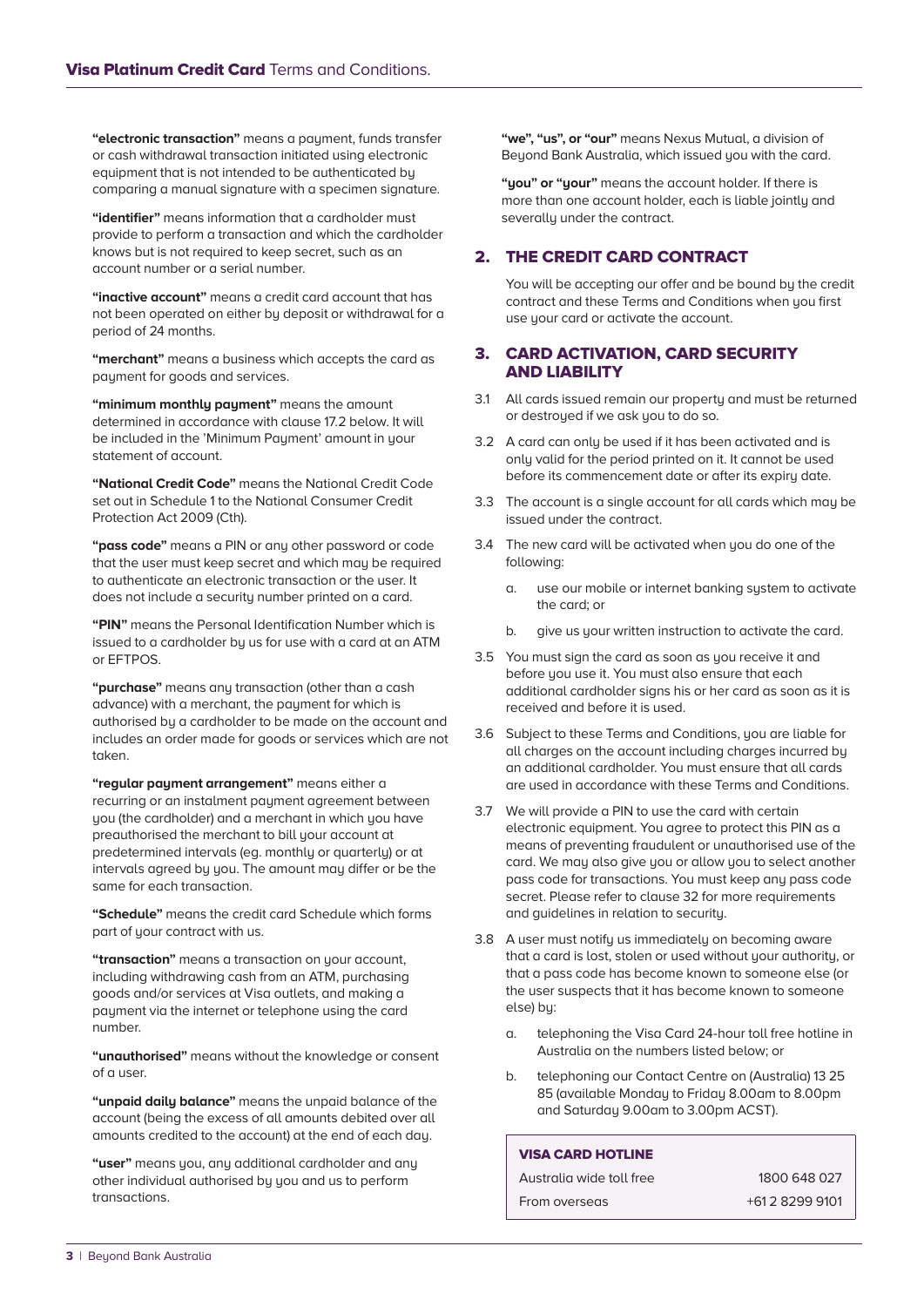- 3.9 If the loss, theft or misuse occurs OUTSIDE AUSTRALIA, a user must notify an organisation displaying the Visa sign and also then confirm the loss, theft or misuse of the card or breach of pass code security:
	- a. with us by telephone or priority paid mail as soon as possible; or
	- b. by telephoning the Visa Card Hotline number for the country the user(s) is/are in, which must be obtained from us prior to departure (see clause 15).
- 3.10 We will acknowledge the notification by giving a reference number that verifies the date and time we were contacted. Please retain this number as evidence of the time of contacting us.
- 3.11 If for any reason the hotline is unavailable and this prevents notification, you will not be liable for any unauthorised transaction during this period which could have been prevented had the hotline been available, provided we are notified within a reasonable time of the hotline becoming available again.
- 3.12 Delay in notifying us may increase your liability.
- 3.13 You are not liable for losses arising from an unauthorised electronic transaction:
	- a. where it is clear that a user has not contributed to the loss;
	- b. caused by the fraud or negligence of employees or agents of us, any third party involved in networking arrangements or any merchant or their employee or agent.
	- c. caused by the same transaction being incorrectly debited more than once to the same account;
	- d. caused by a forged, faulty, expired or cancelled card, identifier or pass code;
	- e. caused by an electronic transaction which does not require pass code authorisation that occurred before receipt of the card;
	- f. caused by an electronic transaction which requires pass code authorisation that occurred before receipt of the pass code;
	- g. arising from an unauthorised electronic transaction that can be made using an identifier without the card or pass code; or
	- h. arising from an unauthorised electronic transaction that can be made using the card, or the card and an identifier, but without a pass code, if you do not unreasonably delay reporting the loss or theft of the card.
- 3.14 If there is a dispute about whether a user received a card or pass code:
	- a. it is presumed that the user did not receive it, unless we can prove that the user did receive it;
	- b. we can prove that the user did receive it by obtaining an acknowledgment of receipt from the user; and
- c. we may not rely on proof of delivery to the correct mailing address or electronic address of the user to prove that the user did receive it.
- 3.15 Where we can prove on the balance of probability that a user contributed to a loss from an unauthorised electronic transaction through fraud, or breaching the pass code security requirements, then you are liable in full for the actual losses that occur before the loss, theft or misuse of the card or breach of pass code securitu is reported to us or the Visa Card Hotline. However, you are not liable for the portion of losses:
	- a. incurred on any one day that exceeds any applicable daily transaction limit on your account;
	- b. incurred in any period that exceeds any applicable periodic transaction limit on your account;
	- c. that exceeds the balance on your account, including any pre-arranged credit; or
	- d. incurred on any account that you and we had not agreed could be accessed using the card or identifier and/or pass code used to perform the electronic transaction.
- 3.16 You are liable for losses arising from unauthorised electronic transactions that occur because a cardholder contributed to losses by leaving a card in an ATM, as long as the ATM incorporates reasonable safety standards that mitigate the risk of a card being left in the ATM.
- 3.17 Where we can prove, on the balance of probability, that a user contributed to losses resulting from an unauthorised electronic transaction by unreasonably delaying reporting the misuse, loss or theft of a card, or that the pass code security has been breached, you are liable for the actual losses that occur between when you became aware of the security compromise (or should reasonably have become aware in the case of a lost or stolen card), and when the security compromise was reported to us or the Visa Card Hotline. However, you are not liable for the portion of losses:
	- a. incurred on any one day that exceeds any applicable daily transaction limit on your account;
	- b. incurred in any period that exceeds any applicable periodic transaction limit on your account;
	- c. that exceeds the balance on your account, including any pre-arranged credit; or
	- d. incurred on any account that you and we had not agreed could be accessed using the card and/or pass code used to perform the electronic transaction.
- 3.18 Where a pass code was required to perform an unauthorised electronic transaction and clauses 3.15, 3.16 and 3.17 do not apply, your liability is the lesser of:
	- a. \$150;
	- b. the actual loss at the time of notification to us or the Visa Card Hotline of the misuse, loss or theft of the card, or of the breach of pass code security (except that portion of the loss that exceeds any daily or periodic transaction limits applicable to the use of your card or your account); or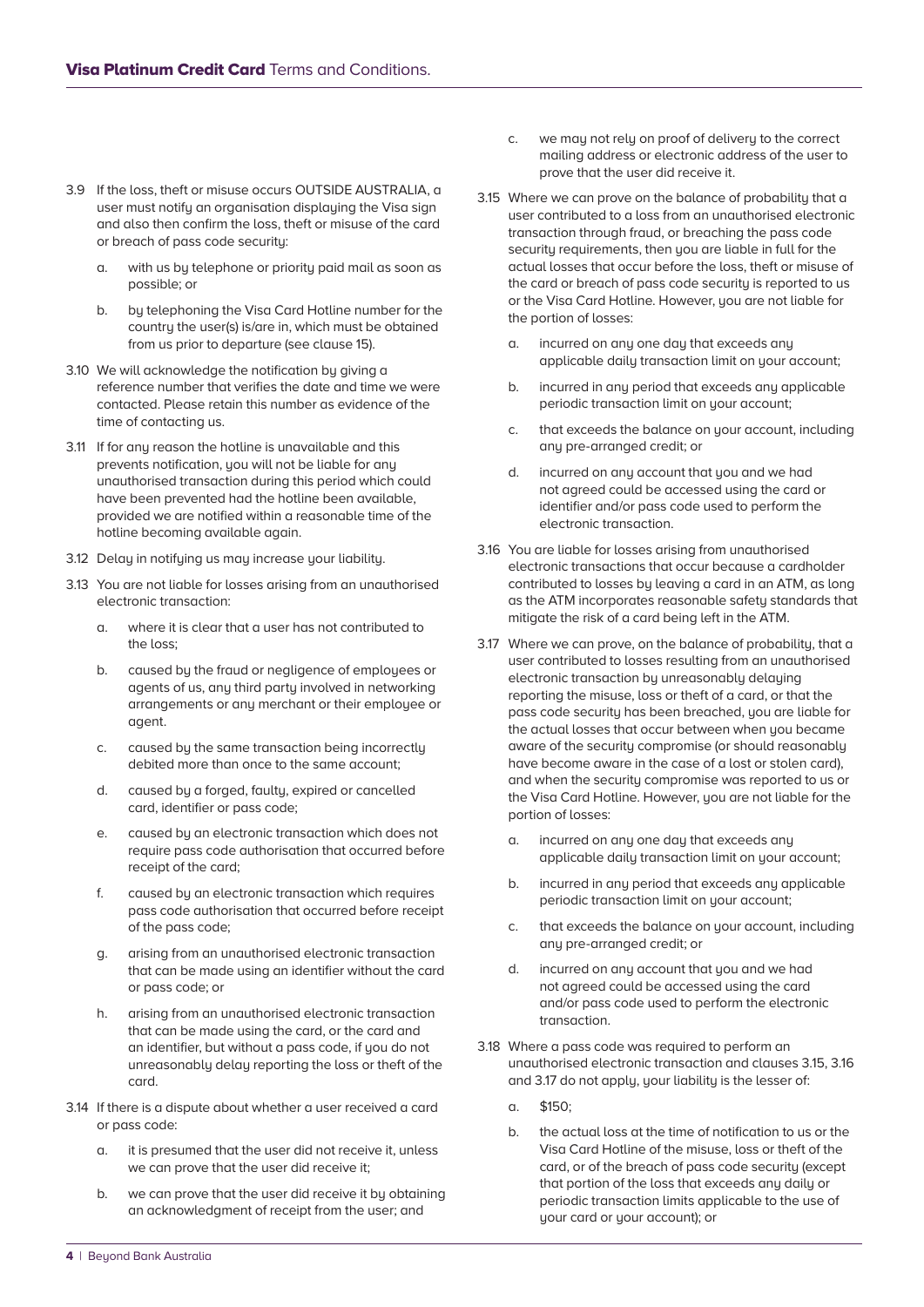- c. the balance of your account.
- 3.19 If a user reports an unauthorised electronic transaction, we will not hold you liable for losses under this clause 3 for an amount greater than your liability if we exercised any rights under the rules of the Visa credit card scheme at the time the report was made against other parties to the scheme (for example, chargeback rights).
- 3.20 You will not be liable for any loss caused by the failure of a system or equipment provided by any party to a shared electronic network to complete an electronic transaction which has been accepted by the system or equipment in accordance with a user's instructions. If a user should reasonably have been aware that a system or equipment provided by any party to a shared electronic network was unavailable or malfunctioning, our liability in relation to an electronic transaction will be limited to correcting any errors and refunding any fees or charges imposed on you.
- 3.21 Notwithstanding any of the above provisions, your liability will not exceed your liability under the provisions of the ePayments Code, where that code applies.
- 3.22 For a transaction that is not an unauthorised electronic transaction, if a card or pass code is used without authority, you are liable for that use before notification to us or the Visa Card Hotline of the unauthorised use, up to the credit limit less any amount recovered by us by exercising our rights (if any) under the operating rules applicable to the Visa credit card scheme against other parties to that scheme.

# 4. ADDITIONAL CARDHOLDERS

- 4.1 We may issue a card to any person you nominate, provided that person satisfies the identity verification requirements of the Anti-Money Laundering and Counter-Terrorism Financing Act 2006.
- 4.2 All transactions effected or authorised by an additional cardholder will be treated as having been authorised by you and you will be responsible for them.
- 4.3 You must ensure that each additional cardholder receives a copy of the contract, reads it and protects their card and PIN and any other pass code in the same way as the contract requires you to protect your card and PIN and any other pass code. If an additional cardholder does not comply with the contract, you will be liable to us.
- 4.4 You acknowledge and agree that any additional cardholder can:
	- a. operate the credit card account in the same way that you can (however, an additional cardholder cannot ask us to increase the credit limit or nominate another person to receive a card); and
	- b. access financial information about the account including information relating to transactions, the account balance, the available credit amount and the minimum monthly payment.
- 4.5 You can at any time revoke the authority of an additional cardholder to operate the account by telling us in writing and by returning the additional card to us. We will then

cancel the additional card. Except for transactions which were processed and approved before we received your instructions and transactions we are otherwise unable to stop, you will not be liable for transactions effected by the additional cardholder after we receive your instructions to revoke their authority.

# 5. CREDIT LIMIT

- 5.1 Your credit limit is set out in the credit contract. You can ask us to increase the credit limit at any time but we are not required to agree. It will be increased only at your request, subject to our assessment consistent with clauses 5.2 and 5.3, and with your consent.
- 5.2 Any request from you to increase your credit card limit will be assessed using our lending criteria, and your request can and will be declined for reasons including compliance with Responsible Lending laws.
- 5.3 As part of our assessment for any credit card limit increases, we will take into consideration your ability to repay your credit card balance over a period prescribed by regulation. Failure to meet this requirement can and will lead to your request for a credit limit increase being declined.
- 5.4 The credit limit is the maximum amount of credit you may obtain on the account. The account balance must not exceed the credit limit. Any amount in excess of the credit limit must be paid to us immediately.
- 5.5 We can reduce or cancel the credit limit at any time, whether or not you are in default under the contract and without prior notice to you. We will advise you as soon as possible if we do so.
- 5.6 We will debit transactions on the account against any positive (Cr) balance before reducing the available credit amount.
- 5.7 The credit limit does not change simply because we debit an amount to the account that causes the account balance to exceed the credit limit.
- 5.8 Where you wish to either reduce your credit card limit, or close your credit card account by repaying all amounts, interest, fees and charges, you will be able to do so through our website. At all times we will honour your request, and act upon as soon as possible.

# 6. CODES OF PRACTICE

- 6.1 We warrant that we will comply with the requirements of the ePayments Code and the Customer Owned Banking Code of Practice, where those requirements apply to your dealings with us.
- 6.2 You may obtain general descriptive information about our products and services from us on request.

# 7. USING THE CARD

- 7.1 The account must not be used for any unlawful purpose, including the purchase of goods or services prohibited by the laws of the jurisdiction of purchase or for any gambling or gaming transactions.
- 7.2 Gambling Transactions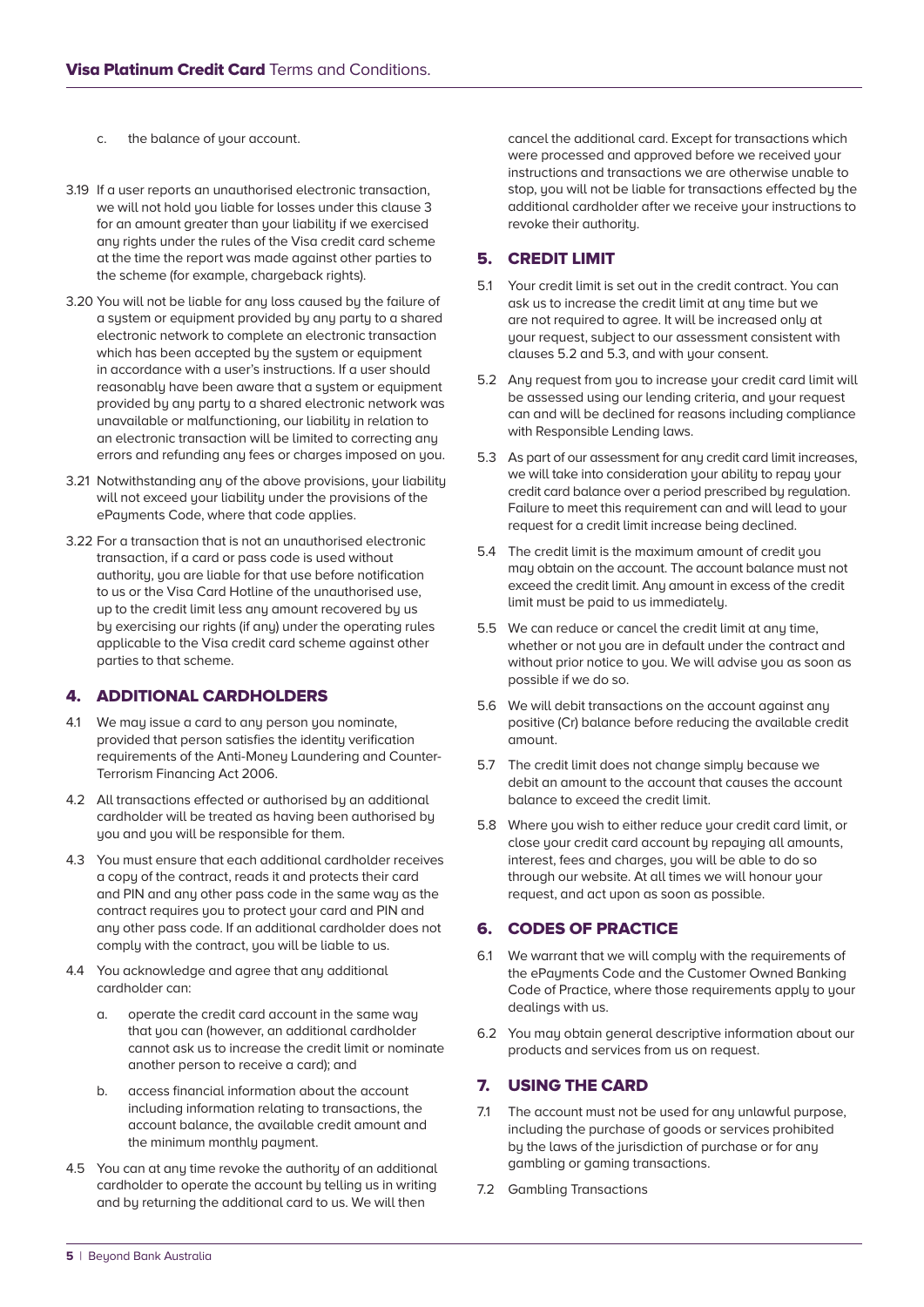- a. We may block or refuse to process any gambling transaction on your account without incurring any liability to you.
- b. A gambling transaction is any transaction identified by us as being for gambling or gaming purposes. We are generally only able to identify a transaction with a merchant as a gambling transaction based on information (including the tupe of business conducted by the merchant) provided by the merchant and the relevant intermediary financial institution (i.e. the financial institution with which the merchant has entered into an agreement, enabling the merchant to accept payment for goods and services by credit card). Accordingly, certain transactions made with certain merchants may be identified by us as gambling transactions, even though such transactions are not for gambling or gaming purposes. The most common types of merchant outlet where this may occur are newsagencies and merchants that sell lottery tickets or other gambling/gaming products. Similarly, we may not identify a transaction as a gambling transaction even though the transaction is for gambling or gaming purposes (e.g. BPAY® transactions or cash withdrawals).
- c. Nothing in this clause imposes any obligation on us to decline a gambling transaction or limits your liability to us in respect of any gambling transactions processed to your account.
- 7.3 The maximum daily ATM cash advance amount for the account is \$1,000 or as we advise you from time to time in accordance with clause 24.
- 7.4 Some merchants and financial institutions may impose a lower maximum and/or a minimum amount on electronic transactions.
- 7.5 Cash advances from ATMs will only be available upon entry of the correct PIN in conjunction with the use of the card.
- 7.6 You may request a balance transfer in accordance with clause 11.
- 7.7 You agree that we can debit the account with all transactions authorised by a cardholder. Transactions can be authorised by:
	- a. using a card, alone or together with your PIN, at any electronic terminal;
	- b. for an international transaction, presenting a card to a merchant and signing a voucher or other documentation acceptable to us authorising the transaction; or
	- c. providing the card details to a merchant or to any other party to whom payment is to be made, either directly or via a third party, in a manner acceptable to us, for example, over the phone or online.
- 7.8 A transaction can be authorised for a particular amount or for particular goods or services. For example, if you hire a car, you may authorise a transaction for both the rental and any additional costs, such as the cost of any damage to the vehicle.
- 7.9 When a transaction is authorised by a cardholder:
	- a. the cardholder is confirming the validity of the amount of the transaction, that is, the transaction correctly represents the purchase price of the goods or services obtained, or the amount of the cash advance;
	- b. you agree that we are providing you with credit equal to the amount of the transaction on the date on which the transaction is made; and
	- c. you agree to pay (in Australian dollars) the amount of that transaction.
- 7.10 If you have been issued with a Visa payWave card which is identifiable by the payWave logo, you will be able to make faster purchases. Instead of swiping your card as you always have, you will just need to tap your card against the contactless reader.
- 7.11 Payments using the payWave functionality can only be made at a participating merchant outlet and if your purchase is under \$100.00. If your purchase is equal to or over \$100, you'll still need to enter a PIN.

7.12 The Visa and our security systems continue to protect you from unauthorised transactions. The same conditions apply to your Visa payWave transactions as your other Visa card transactions.

# 8. AUTHORISATION BY US

- 8.1 We may choose at any time not to authorise a transaction, where this is required for security or credit risk purposes. We will not be liable to you or anyone else for any loss or damage resulting from our refusal to do so.
- 8.2 Once we authorise a transaction we will reduce the available credit amount. If the transaction is not completed, the available credit amount may not be reinstated for up to 7 days after the authorisation is obtained.

# 9. DIRECT DEBIT AND OTHER STANDING **AUTHORITIES**

- 9.1 You can, at any time, authorise another person (a 'debit user') pursuant to a 'Direct Debit Request' or similar periodic authority to debit the account.
- 9.2 To cancel such an authority, you should notify that third party according to any arrangements between you and that third party. You may also notify us.
- 9.3 In some circumstances, if the account number changes, the account is closed, a card is lost, stolen, or cancelled, and you fail to provide alternative payment details (for example, your new account number) to the third party, we may stop processing the debit transactions, after giving notice to the third party, and this may cause the third party to stop providing you the goods and services.

# 10. CREDIT CARD ACCEPTANCE

10.1 Financial institutions and merchants displaying the Visa symbol will normally honour your credit card. However, credit card promotional material displayed on any premises cannot be taken as a warranty by the financial institution, merchant or any person carrying on business there that all goods and services available at those premises may be purchased with the credit card.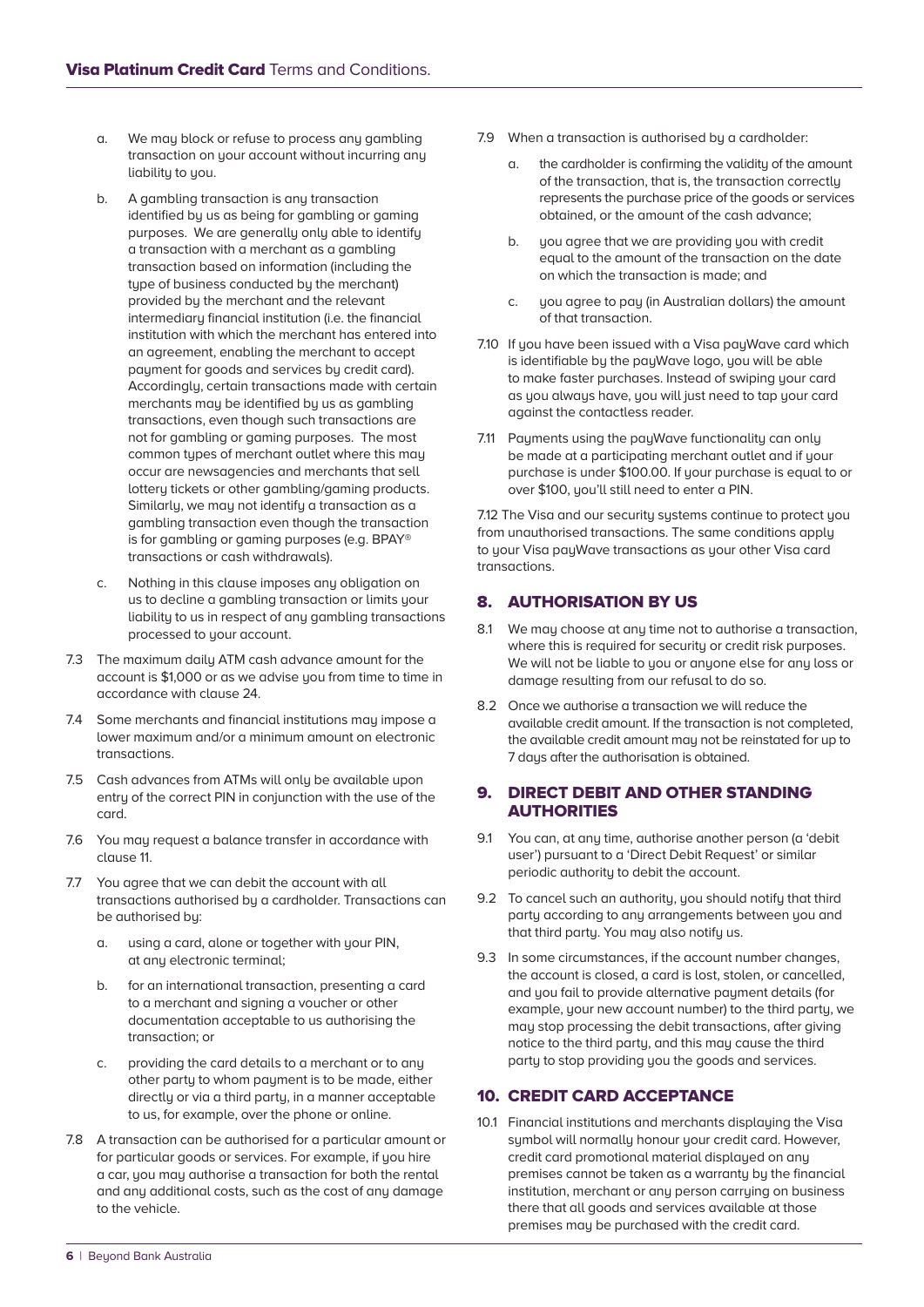- 10.2 The price the merchant charges for goods and services purchased using the card may vary from the price a merchant charges for the same goods and services purchased with cash.
- 10.3 Unless required to do so by law (for example, by the consumer guarantees that services will be rendered with due care and skill and will be fit for their purpose), we do not accept any liability for:
	- a. any financial institution or merchant displaying a Visa symbol who refuses to accept or honour a card, does not allow cash advances or imposes limits or conditions on use of a card; or
	- b. goods and services purchased with a card. However, you are generally entitled to reverse or charge back a transaction where the transaction has been effected using the card or by providing the card details to acquire goods or services and you have a dispute with the merchant (for instance, the merchant has not provided you with the goods and/or services you paid for and you have tried to get a refund and were unsuccessful). Chargebacks are governed by the operating rules applicable to the Visa credit card scheme.
- 10.4 Please contact us for more information about your chargeback rights.
- 10.5 Any complaints about goods and services purchased with a card must be resolved directly with the merchant concerned.

# 11. BALANCE TRANSFER

 You may request us to transfer to the account the outstanding balance of a credit or charge account held by a cardholder or any other person with another credit provider, provided that:

- a. a balance transfer will only be permitted up to the available credit amount;
- b. the balance transfer amount is \$100 or more; and
- c. the account is not delinquent.

# 12. INTEREST RATES

 The annual percentage rate that applies to the account is stated in the credit contract. The 'daily percentage rate' is calculated by dividing the annual percentage rate by 365. If a change is made to the annual percentage rate, you will be notified in accordance with clause 24.

# 13. INTEREST

- 13.1 In this clause, "due date" means the date set out in your statement of account as the date the minimum monthly payment is due.
- 13.2 Interest–free purchases:

We do not charge interest on a purchase listed in your statement of account to the extent that:

a. uou make a payment in respect of that statement of

#### account by the due date; and

b. no part of that payment is applied by us, in accordance with clause 18, to an amount owing on a previous statement of account.

 Otherwise, interest will be payable in accordance with clause 13.4 on each purchase listed in your statement of account from the date the purchase is posted to your account until the date it is paid in full.

13.3 Cash advances:

 There is no interest free period for cash advances. Cash advances incur interest in accordance with clause 13.4 from the date the transaction is posted to your account until the date the transaction is paid in full.

13.4 Calculation of interest:

 Subject to clause 13.2, interest is calculated daily by applying the daily percentage rate to the unpaid daily balance of the account and is debited to the account on the last day of the statement period.

13.5 Interest on deposits:

We will not pay you interest on any credit balance on the account.

13.6 Interest Free Purchases:

 As long as you pay all amounts, including outstanding balances, fees or interest by the payment due date, you can benefit from interest free period. Otherwise, you may lose this interest free benefit where interest will be charged on applicable residual balances commencing the day after the payment due date.

# 14. FEES AND CHARGES

- 14.1 You must pay us the fees and charaes in the amounts and at the times set out in the credit contract, as required by these Terms and Conditions or as notified under clause 24. We may debit them to the account and they will appear in your statement of account.
- 14.2 You must pay us an amount equal to any government tax, duty or charge imposed by law in any country in respect of the card, the account or contract, the use of the card or any transaction in relation to the account.
- 14.3 You must pay the 'Annual Fee' referred to in the credit contract (as varied from time to time). The Annual Fee will be debited to the account upon approval of your credit card application and then annually in advance until the credit card account is closed and is paid in full (except where the credit contract otherwise provides). No refund of the fee, or any part of it, is payable when the credit card account is closed.
- 14.4 Any fee or charge in foreign currency will be converted into Australian dollars in accordance with clause 15.1.
- 14.5 All fees and charges debited to the account will be payable by you in accordance with clause 17.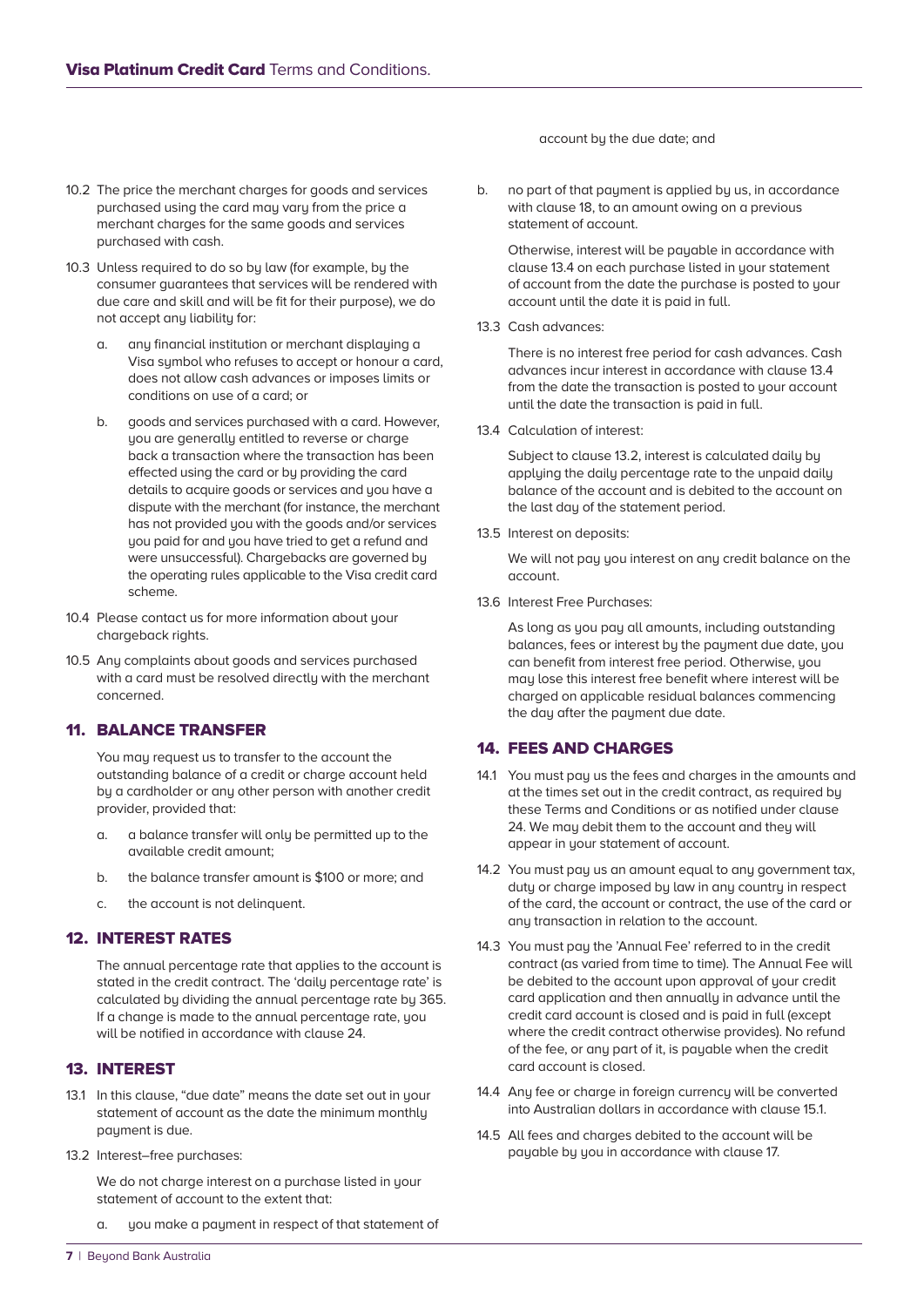# 15. USING THE CARD OR TRANSACTIONS PROCESSED OUTSIDE AUSTRALIA

- 15.1 The card can be used to make a purchase or obtain a cash advance (either in a foreign currency or Australian dollars); while overseas or in Australia where the Merchant is overseas, or the Financial Institution or entity processing the transaction is located overseas
- 15.2 All transactions processed overseas on the card will be converted into Australian dollars by Visa Worldwide, and calculated at a wholesale market rate selected by Visa from within a range of wholesale rates or the government mandated rate that is in effect one day prior to the central processing date (that is, the date on which Visa processes the transaction).
- 15.3 All transactions processed overseas on a VISA card are subject to an International Transaction Fee. This fee will be collected by Cuscal, with 1.0% payable to us, 1.0% retained by Cuscal and 1.0% paid to Visa International. The amount of this fee is subject to change from time to time and we will advise you in advance of any such change in accordance with clause 24.
- 15.4 Some overseas merchants and automatic teller machines charge a surcharge for making an electronic transaction. Once you have confirmed the transaction you will not be able to dispute the surcharge. The surcharge may appear on your statement as part of the purchase price.
- 15.5 Some overseas merchants and electronic terminals allow the cardholder the option to convert the value of the transaction into Australian dollars at the point of sale, also known as dynamic currency conversion. Once you have confirmed the transaction you will not be able to dispute the exchange rate applied.
- 15.6 Before travelling overseas, you or an additional cardholder should consult us to obtain Visa Card Hotline telephone numbers for the country of destination/s.
- 15.7 A cardholder must comply with all applicable exchange control and tax laws governing the use of the card and you indemnify us against liability, loss, fees, charges or costs arising as a consequence of a failure to comply with them.

# 16. STATEMENTS

- 16.1 We will send you a statement of account each month where there is any financial activity or a balance outstanding on the account. In all cases we will send you a statement of account at least every 6 months and you may request more frequent statements.
- 16.2 Each debit and credit to the account takes effect on the date we assign to it which may not be the date on which it is processed and we may adjust any debit or credit at any time to reflect your and our obligations and the terms of this contract.
- 16.3 You should check each statement of account and tell us of any entry in the statement which you dispute.
- 16.4 You may request a copy of any statement of account at any time subject to any fee referred to in the fees and charges booklet available from us

# 17. PAYMENTS

- 17.1 You must pay us immediately upon receipt of the statement of account:
	- a. the amount (if any) by which the closing balance exceeds the credit limit; and
	- b. the amount (if any) of any minimum monthly payment which remains unpaid from a previous statement of account (shown as 'overdue amount' in the statement of account).
- 17.2 You must also pay us by the statement due date the amount of a minimum monthly payment (if any) for the month in respect of which the statement of account is issued. If you do not pay the minimum monthly payment by the statement due date, an Overdue Payment Fee may apply. Please refer to the credit contract for details. The minimum monthly payment for that month will be the greater of 3% (rounded up to the nearest dollar) of the closing balance or \$20.
- 17.3 The statement of account will include all amounts owing under clauses 17.1 and 17.2 in the Minimum Payment amount on the statement.
- 17.4 You may pay us as much as you wish towards the closing balance of the statement of account in addition to the amounts referred to in clauses 17.1 and 17.2. Subject to clause 13, if the closing balance is paid in full, you may be entitled to an interest-free period in respect of certain transactions.
- 17.5 A payment of the account can only be made in Australia and in Australian dollars.
- 17.6 If you will be overseas when a payment is due, it will be necessary to arrange for payments to be made to the account in Australia in your absence.
- 17.7 For the purpose of this clause 17, a reversal or refund of charges to the account is not a payment to the account.
- 17.8 A payment will not be treated as made until the date we credit the payment to the account in the ordinary course of business. If paying by mail you should allow adequate time for the payment to reach us before the statement due date.
- 17.9 If the statement due date is not a business day, the payment must be made on or by the last business day immediately before the statement due date.
- 17.10 If your cheque or other payment instrument is not honoured in full when first presented, the payment will not constitute a valid payment and you will be charaed the payment dishonour fee referred to in the credit contract.

# 18. APPLICATION OF PAYMENTS

We will apply payments we receive on your account first to amounts owing which attract the highest annual percentage rate and then to the next highest interest rate and so on.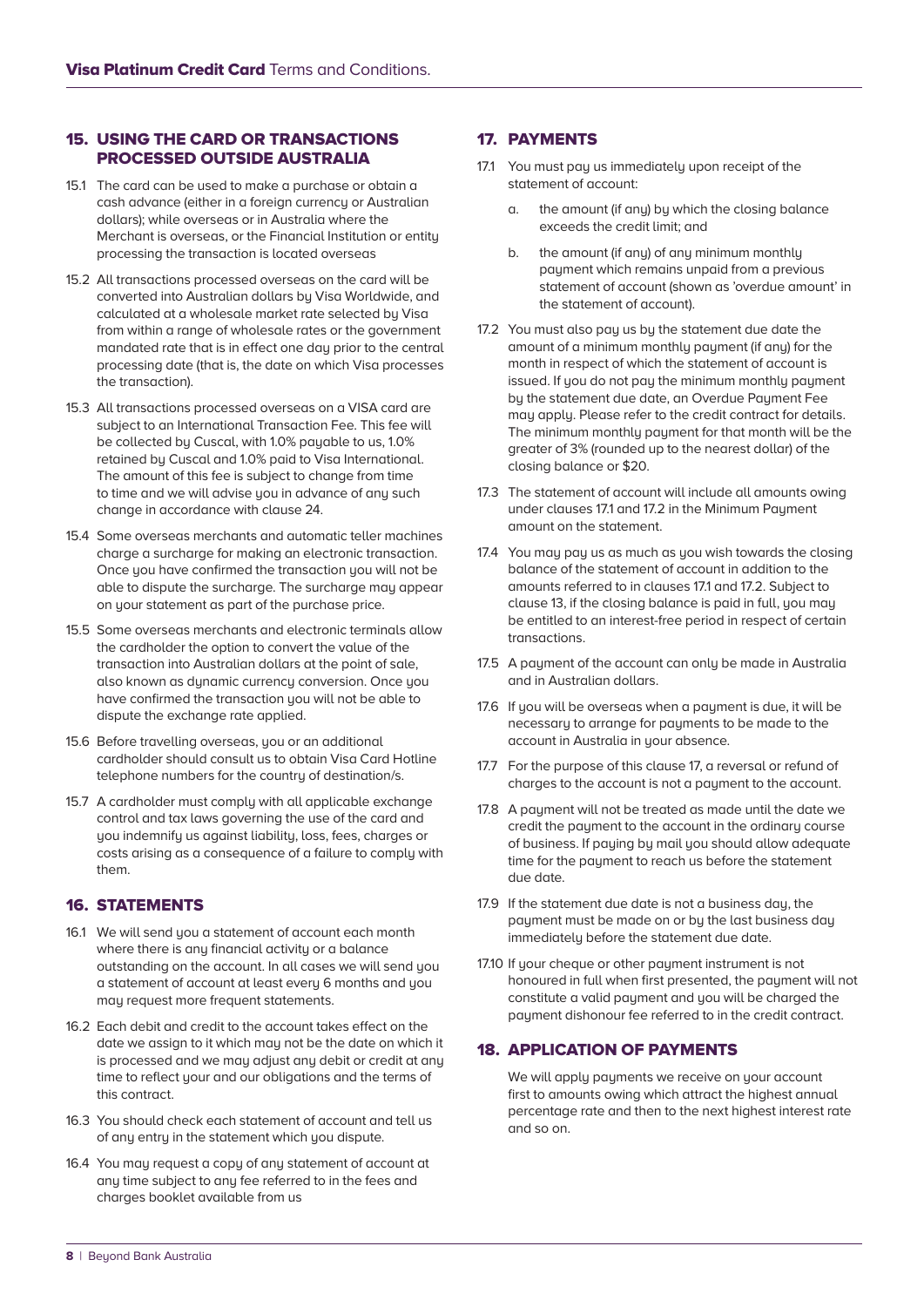# 19. DEFAULT

- 19.1 You will be in default under this contract if you:
	- a. fail to pay us any payment due under this contract when it is due;
	- b. exceed the credit limit;
	- c. fail to comply with your obligations under clauses 3, 4, 5, 7, 13, 14 or 17 of these Terms and Conditions; or
- d. give us incorrect or misleading information in connection with this contract.
- 19.2 If you default we may (subject to clause 19.3):
	- a. cancel all cards;
	- b. require you to pay us on demand the outstanding balance of the account (including amounts which you become liable to pay under the contract and which are yet to be debited to the account);
	- c. exercise any other rights that the law gives us; and
	- d. require you to pay us on demand reasonable enforcement expenses we reasonably incur in the exercise of our rights against you, including legal fees.
- 19.3 Our right to take action against you under clause 19.2 may be subject to a requirement of the National Credit Code that we first give a notice allowing you at least 30 days from the date of the notice to remedy the default. If so, you will be deemed to have failed to remedy the default specified in the notice if, at the end of the time allowed by that notice, you have remedied that default but have committed another of the same type. If you do not comply with the notice, if we are not required to give you a notice, or if the notice need not require you to remedy the default, we can take action against you under clause 19.2.
- 19.4 If an obligation to pay us an amount under the contract becomes merged in a court order or judgement, you must pay us interest on that amount daily until paid at the rate of interest applying to our Visa credit cards at that time.

# 20. CLOSURE OF THE ACCOUNT AND CANCELLATION OF THE CARD BY US

- 20.1 We reserve the right to close the account at any time.
- 20.2 We may close the account without prior notice if:
	- a. we believe that use of a card or the account may cause loss to you or to us or where required for security or credit risk purposes;
	- b. the account is inactive; or
	- c. the credit limit has been exceeded. (Note that we may elect not to close the account for this reason but the fact that we have elected not to do so on one or more previous occasions does not stop us from closing it whenever the credit limit has been exceeded.)
- 20.3 Unless you are in default or we have previously given you notice to that effect, we will give you written notice as soon as possible after we close your account.
- 20.4 We may also close the account upon giving you not less than three months' written notice.
- 20.5 If the account is closed, all cards issued in relation to the account will be cancelled.
- 20.6 We will not cancel any individual card without good reason but we may cancel a card at any time without prior notice if we believe that use of the card may cause loss to you or us or where required for security or credit risk purposes. If we do so, we will give you written notice as soon as possible afterwards.

# 21. CLOSURE OF THE ACCOUNT AND CANCELLATION OF THE CARD BY YOU

- 21.1 You may close the account at any time by making a written request to us. If the account is closed, all credit cards issued in relation to the account will be cancelled.
- 21.2 You may request us in writing, in accordance with clause 4.5, to cancel the card of an additional cardholder.
- 21.3 Written requests should be mailed to our postal address as set out in your statement of account.

# 22. WHEN THE ACCOUNT IS CLOSED OR A CARD IS CANCELLED

- 22.1 When we cancel a card, including when you request it:
	- a. we will confirm the cancellation;
	- b. the card must not be used; and
	- c. the card must be returned to us (cut diagonally in half) or you must satisfy us that it has been destroyed.

22.2 If the account is closed, including when you request it:

- a. all cards must not be used;
- b. all cards must be returned to us (cut diagonally in half) or you must satisfy us that they have been destroyed;
- c. you must pay the minimum monthly payment each month if an outstanding balance remains;
- d. your obligations under the contract will continue until you pay us the total amount you owe us (including amounts which you become liable to pay under the contract and which are not yet debited to the account); and
- e. you should cancel all periodic debit authorities which apply to the account.
- 22.3 If the account has a credit balance when it is closed, we will send you a cheque for that balance (unless those funds have been remitted as unclaimed moneu in accordance with the law) or deposit the funds into any of your accounts with us.

# 23. CHANGE OF ADDRESS

You must tell us promptly if you change your address.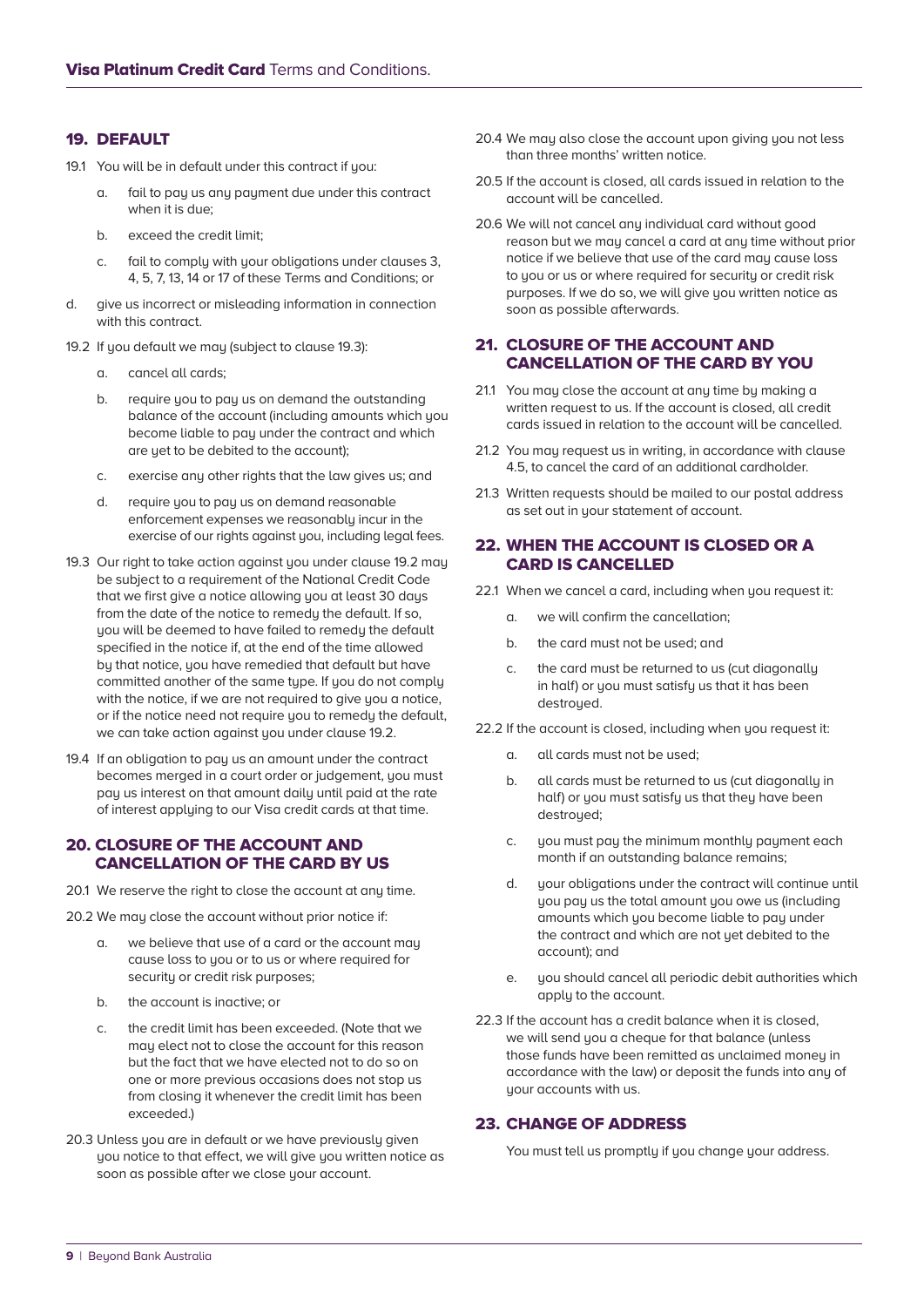# 24. CHANGES TO THE CONTRACT

- 24.1 We may change the contract at any time without your consent for one or more of the following reasons:
	- a. to comply with any change or anticipated change in any relevant law, code of practice, guidance or general industry practice;
	- b. to reflect any decision of a court, ombudsman or regulator;
	- c. to reflect a change in our systems or procedures, including for security reasons;
	- d. as a result of changed circumstances (including by adding benefits or new features);
	- e. to respond proportionately to changes in the cost of providing the card or the account (including by changing interest rates); or
	- f. to make them clearer.

24.2 The changes we may make include:

- a. changing the annual percentage rate;
- b. changing the method of calculating the minimum monthly payment;
- c. changing the frequency of any payment;
- d. changing the amount or frequency of payment of any fee or charge;
- e. imposing a new fee or charge;
- f. reducing (but not increasing) the credit limit;
- g. changing the method of calculating or debiting interest; and
- h. changing the maximum daily cash withdrawal limit.
- 24.3 We will give you notice of any change in accordance with any requirement of the National Credit Code or any other code or law which may apply. For example, we will give:
	- a. notice of an increase in the annual percentage rate by writing to you or by newspaper advertisement no later than the day on which the increase is to take effect;
	- b. at least 20 days' written notice if we:
		- increase charges relating solely to the use of the card, PIN or card details or the issue of any replacement card, PIN or card details;
		- increase your liability for losses for electronic transactions;
		- impose, remove or adjust a daily or other periodic transaction limit applying to the use of the card, PIN, card details, the account or electronic equipment;
		- change the amount, frequency or time for payment of a credit fee or charge or the minimum monthly payment;
		- make any other change to the contract which increases your obligations or reduces the time for any payment;
- any change in the manner in which interest is calculated or the frequency with which it is debited; or
- the imposition of a new fee or charge.
- 24.4 To the extent permitted by law, we are not required to give you advance notice of:
	- a. a reduction or cancellation of daily card limits for electronic transactions which are cash withdrawals, purchases or transfers using electronic and telephone banking; or
	- b. other changes to the Terms and Conditions,
	- c. where these changes are required to immediately restore or maintain the security of a system or individual accounts.
- 24.5 We will supply information on current interest rates and fees and charges on request.

# 25. CARD RENEWAL

We may automatically issue you and any additional cardholder with a replacement card whenever the current card expires at our discretion. The use of any replacement card is subject to this contract.

# 26. NO WAIVER

 Our rights under this contract are unaffected by any delay in exercising them, by us giving you any time or other indulgence, or by the acceptance of monies from uou after you default.

# 27. ASSIGNMENT

 We may assign or otherwise deal with our rights under the contract without your consent and in any way we consider appropriate and you authorise us to disclose any information about the account to any person in connection with the assignment.

# 28. EVIDENCE

- 28.1 You agree that a sales voucher or other record of a transaction provided by a merchant or ATM is admissible evidence of the transaction and of the amount shown, even if it is not signed by a cardholder, and that, unless you show satisfactory evidence to the contrary, it is conclusive evidence.
- 28.2 You also agree that a statement given by us stating the amount of the outstanding balance of the account, or any other amount recorded on the account, is admissible evidence that the amount is in fact owing at the date of the statement and that, unless you show satisfactory evidence to the contraru, it is conclusive evidence.

# 29. NATIONAL CREDIT CODE

 If any provision of the contract is invalid or unenforceable under the National Credit Code, it is to be severed from the contract without affecting the validity of the remainder.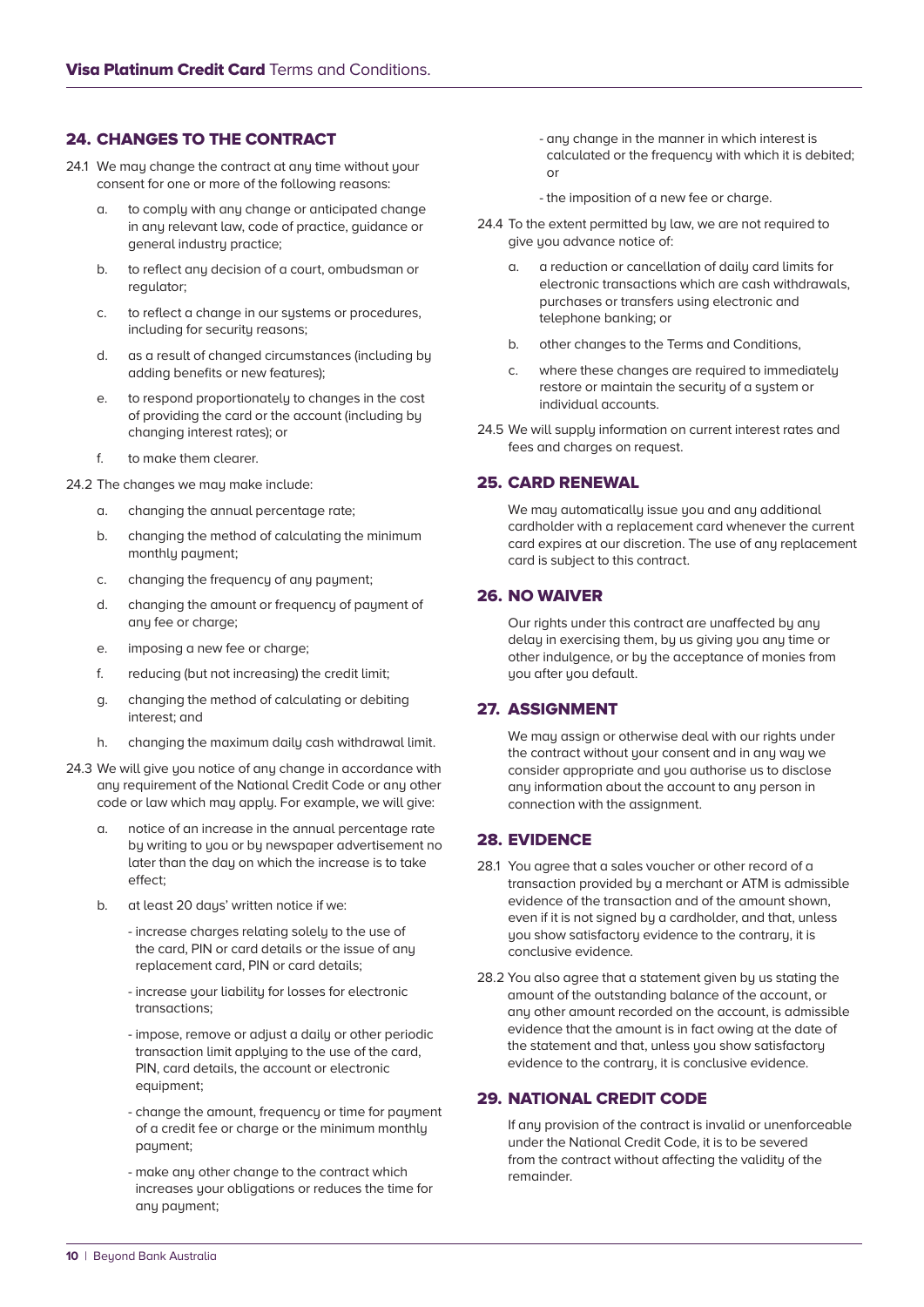# 30. PRIVACY

- 30.1 You agree that information about you (including credit information about you and the account) may be given to and obtained from any credit reporting agency, other credit providers (including Cuscal as the principal member of Visa Worldwide), any person providing services in connection with the administration of your application or account (including your use of BPAY) or the marketing of our services or those of any body corporate related to us.
- 30.2 You agree that we may, at our discretion and for any purpose including security, training, or information verification, listen to and/or record any telephone calls to which you are a party with us, including telephone enquiries, complaints and reports made by you.

# 31. CARD SECURITY GUIDELINES

- 31.1 A user must not voluntarily disclose a pass code (this includes a PIN) to anyone, including a family member or friend.
- 31.2 A user must not write or record a pass code on the card, or keep a record of the pass code on anything carried with the card or liable to loss or theft simultaneously with the card, unless the user makes a reasonable attempt to protect the securitu of the pass code.
- 31.3 If a card is not needed to perform an electronic transaction, a user must not keep a written record of all pass codes required to perform electronic transactions on one or more articles liable to be lost or stolen simultaneously, without making a reasonable attempt to protect the security of the pass code.
- 31.4 A reasonable attempt to protect the security of a pass code record includes making any reasonable attempt to disguise the pass code within the record, or prevent unauthorised access to the pass code record, including by:
	- a. hiding or disguising the pass code record among other records;
	- b. hiding or disguising the pass code record in a place where a pass code record would not be expected to be found;
	- c. keeping a record of the pass code record in a securely locked container; or
	- d. preventing unauthorised access to an electronically stored record of the pass code record.
- 31.5 A user must not be extremely careless in failing to protect the security of a pass code. Extremely careless means a degree of carelessness that greatly exceeds what would normally be considered careless behaviour.

#### **Security guidelines**

 The security of your credit card is very important. The following guidelines provide examples of security measures and will not determine your liability for any losses resulting from unauthorised electronic transactions. Liability for such transactions will be determined in accordance with the ePayments code.

- Sign the card as soon as you receive it
- Keep the card in a safe place
- Never write the PIN on the card
- Never write the PIN on anything which is kept with or near the card
- Never lend the card to anybody
- Never tell or show the PIN to another person
- Use care to prevent anyone seeing the card number and PIN being entered at electronic equipment
- Immediately report the loss, theft or unauthorised use of the card
- Keep a record of the card number and the Visa Card Hotline telephone number for your area with your usual list of emergency telephone numbers
- Examine your periodical statement immediately upon receiving it to identify and report, as soon as possible, any instances where the card has been used without your authority
- Immediately notify us of any change of address
- Destroy the card on the expiry date

# 32. ERROR OR DISPUTE RESOLUTION

- 32.1 If you have a complaint or believe that an error has occurred in any transaction, charge, refund or payment or on a statement of account, you should contact us promptly on the telephone numbers listed at the back of this booklet, as set out in our communication (including statements of account) with you or by visiting one of our branches.
- 32.2 To assist with our investigations, you will need to provide the following information:
	- a. your name, address, membership number, card number and account details;
	- b. details of the transaction, charge, refund or payment in question;
	- c. the details of any error believed to have occurred on a statement of account; and
	- d. the amount of the suspected error or disputed transaction, charge, refund or payment.
- 32.3 We may require you to confirm in writing the details of any error which you believe has occurred in relation to a transaction, charge, refund or payment, or to a statement of account.
- 32.4 We will investigate your complaint, and if unable to settle uour complaint immediately to your and our satisfaction, we will advise you in writing of the procedures for further investigation and resolution and may request further relevant details from you.
- 32.5 Within 21 days of receipt from you of the details of your complaint we will complete our investigation and advise you in writing of the results, or advise you in writing that we require further time to complete our investigation.
- 32.6 We will complete our investigation within 30 days of receiving your complaint, unless there are exceptional circumstances.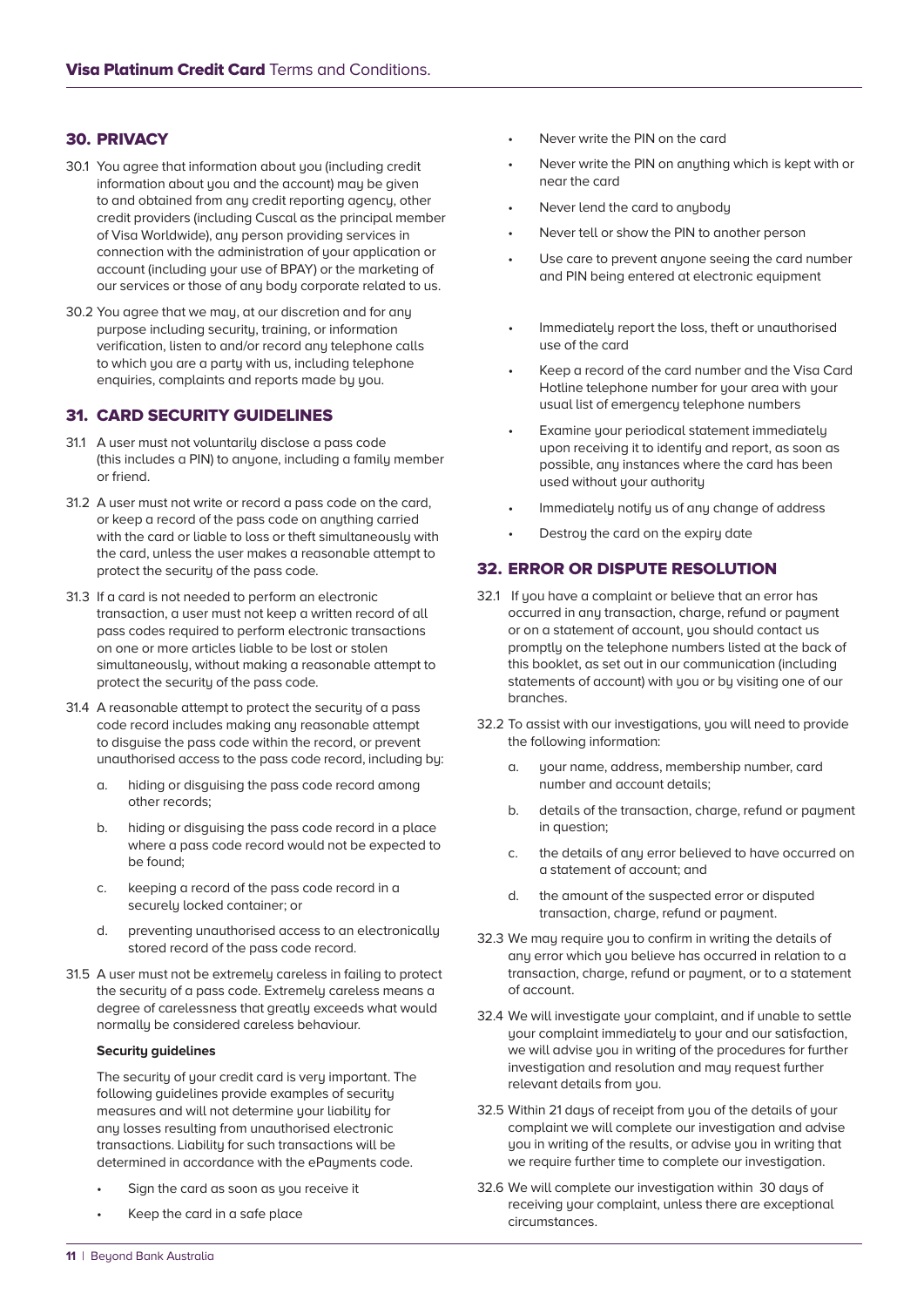- 32.7 If we are unable to resolve your complaint within 30 days, we will let you know the reasons for the delay and provide you with monthly updates on the progress of the investigation and its likely resolution date, except where we are waiting for a response from you and you have been advised that we require such a response.
- 32.8 If we find that an error was made, we will make the appropriate adjustments to your account including interest and charges (if any) and will advise you in writing of the amount of the adjustment.
- 32.9 When we advise you of the outcome of our investigations, we will notify you of the reasons for our decision by reference to these Terms and Conditions and (if applicable) the ePayments Code and advise you of any adjustments we have made to your account. The notification will be given in writing except if the complaint is settled to your complete satisfaction within 5 business days (unless you request a written response).
- 32.10 If you are not satisfied with the decision, you may wish to take the matter further. You may, for instance, contact the Australian Financial Complaints Authority or any other dispute resolution body which we utilise and advise from time to time. The Australian Financial Complaints Authority's contact details are:

| Australian Financial Complaints Authority<br>GPO Box 3<br>Melbourne VIC 3001 |                  |
|------------------------------------------------------------------------------|------------------|
| <b>Toll Free Call:</b>                                                       | 1800 931 678     |
| Email:                                                                       | info@afca.org.au |
| <b>Website:</b>                                                              | www.afca.org.au  |

- 32.11 If we decide that you are liable for all or any part of a loss arising out of unauthorised use of the card or PIN, we will give you copies of any documents or other evidence we relied upon and advise you in writing whether or not there was any system or equipment malfunction at the time of the relevant transaction.
- 32.12 If we, our employees or agents do not comply with the ePayments Code (when it applies) and this contributes to a decision about a complaint that is against you, or a delay in the resolution of the complaint, we or an external dispute resolution scheme may decide that we must pay part or all of the amount of a disputed transaction as compensation.
- 32.13 If we resolve your complaint by exercising our rights under the operating rules applicable to the Visa credit card scheme, different time limits may apply. If so, we will inform you in writing of those time limits and when you can reasonably expect a decision, and we will suspend your obligation to pay any amount which is the subject of your complaint or any credit or other charges related to that amount until your complaint has been resolved.

# 33. REGULAR PAYMENT ARRANGEMENTS

- 33.1 You should maintain a record of any regular payment arrangement that you have entered into with a merchant.
- 33.2 To change or cancel any regular payment arrangement you should contact the merchant at least 15 days prior to the next scheduled payment. If possible you should retain a copy of this change/ cancellation request. Should the merchant fail to act in accordance with your instructions to change or cancel a regular payment arrangement, you may make a complaint to us in accordance with clause 33.
- 33.3 Should your card details be changed (for example if your card was lost, stolen or expired and has been replaced) then you must request the merchant to change the details of your existing regular payment arrangement to ensure payments under that arrangement continue. If you fail to do so your regular payment arrangement may not be honoured, or the merchant may stop providing the goods and/or services.
- 33.4 Should your card be cancelled for any reason, or should you card expire, you should immediately contact the merchant to change or cancel your regular payment arrangement, as the merchant may stop providing the goods and/or services.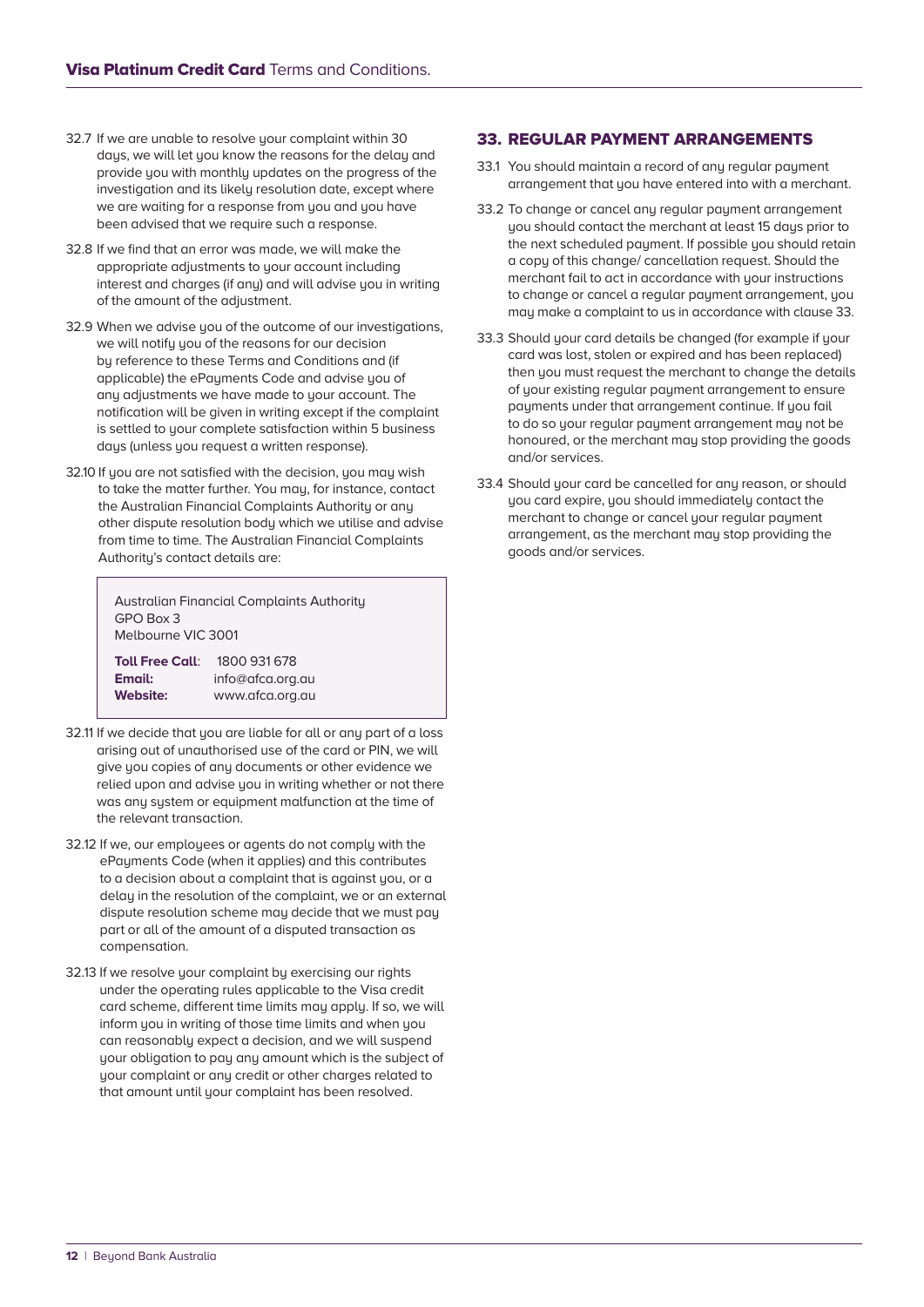# Information Statement

# THINGS YOU SHOULD KNOW ABOUT YOUR PROPOSED CREDIT CONTRACT

Nexus Mutual, a division of Beyond Bank Australia Limited (Australian Credit Licence 237856), is your credit provider.

This statement tells you about some of the rights and obligations of yourself and us. It does not state the terms and conditions of your contract.

If you have any concerns about your contract, contact us and, if you still have concerns, our external dispute resolution scheme, or get legal advice.

# THE CONTRACT

#### 1. How can I get details of my proposed credit contract?

 We must give you a precontractual statement containing certain information about your contract. The precontractual statement, and this document, must be given to you before -

- a. your contract is entered into; or
- b. you make an offer to enter into the contract:

whichever happens first.

#### 2. How can I get a copy of the final contract?

If the contract document is to be signed by you and returned to us, you must be given a copy to keep. Also, we must give you a copy of the final contract within 14 days after it is made. This rule does not, however, apply if we have previously given you a copy of the contract document to keep.

If you want another copy of your contract, write to us and ask for one. We may charge you a fee. We have to give you a copy –

- a. within 14 days of your written request if the original contract came into existence 1 year or less before your request; or
- b. otherwise within 30 days of your written request.

#### 3. Can I terminate the contract?

 Yes. You can terminate the contract by writing to us so long as –

- a. you have not obtained any credit under the contract; or
- b. a card or other means of obtaining credit given to you by us has not been used to acquire goods or services for which credit is to be provided under the contract.

 However, you will still have to pay any fees or charges incurred before you terminated the contract.

#### 4. Can I pay my credit contract out early?

Yes. Pay us the amount required to payout your credit contract on the day you wish to end your contract.

#### 5. How can I find out the payout figure?

You can write to us any time and ask for a statement of the payout figure as at any date you specify. You can also ask for details of how the amount is made up.

We must give you the statement within 7 days after you give your request to us. You may be charged a fee for the statement.

#### 6. Will I pay less interest if I payout my contract early?

 Yes. The interest you can be charged depends on the actual time money is owing.

#### 7. Can my contract be changed by us?

Yes, but only if your contract says so.

- 8. Will I be told in advance if we are going to make a change in the contract? That depends on the tupe of change. For example –
	- a. you get at least same day notice for a change to an annual percentage rate. That notice may be a written notice to you or a notice published in a newspaper.
	- b. you get 20 days' advance written notice for -
		- a change in the way in which interest is calculated; or
		- a change in credit fees and charges; or
		- any other changes by us;

except where the change reduces what you have to pay or the change happens automatically under the contract.

#### 9. Is there anything I can do if I think that my contract is uniust?

Yes. You should first talk to us. Discuss the matter and see if you can come to some arrangement.

If that is not successful, you may contact our external dispute resolution scheme. External dispute resolution is a free service established to provide you with an independent mechanism to resolve specific complaints. Our external dispute resolution provider is the Australian Financial Complaints Authority and can be contacted on 1800 367 287, by emailing info@afca.org.au, by visiting www.afca.org.au or by writing to Australian Financial Complaints Authority, GPO Box 3, Melbourne VIC 3001.

Alternatively, you can go to court. You may wish to get legal advice, for example from your community legal centre or Legal Aid.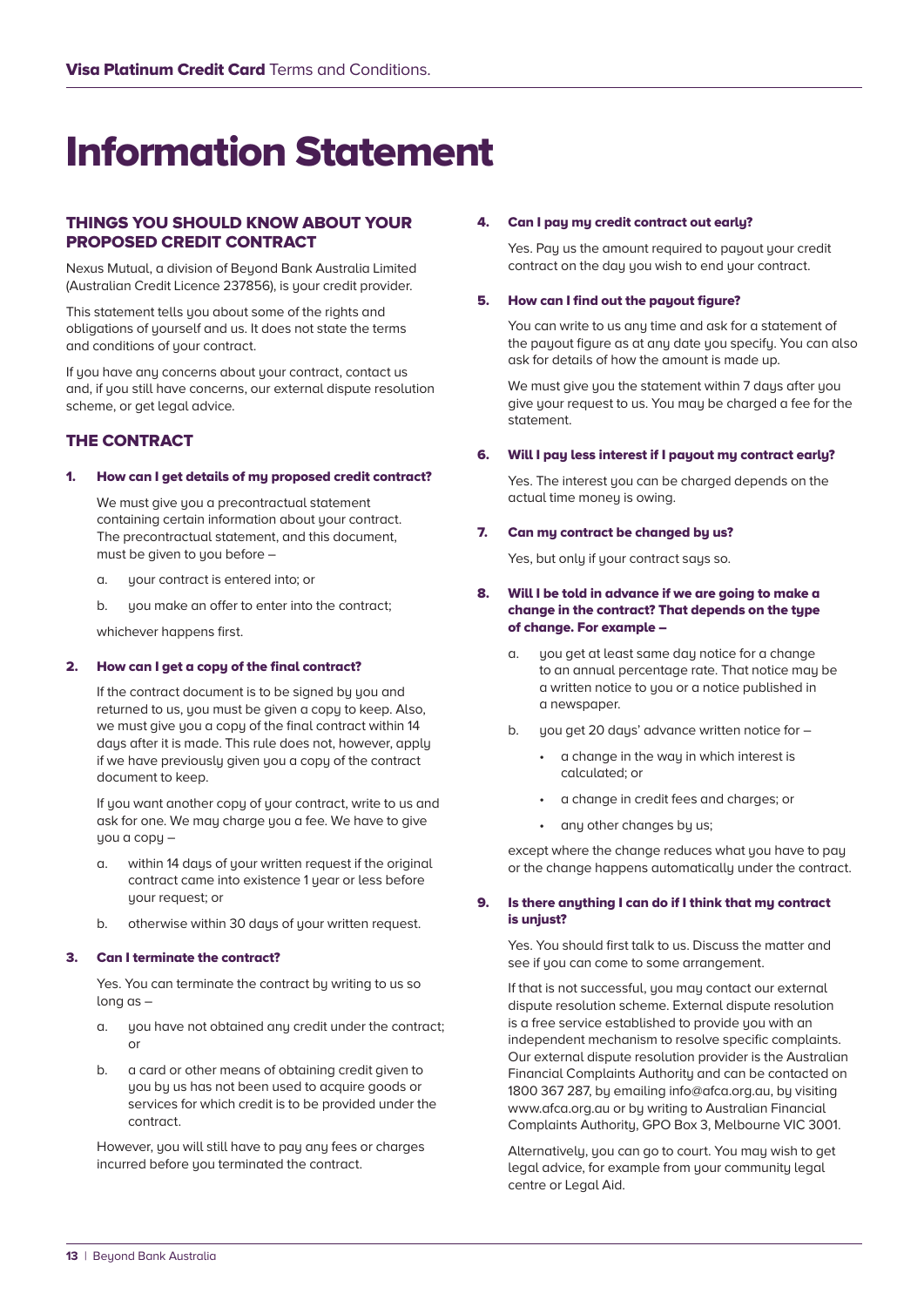You can also contact ASIC, the regulator, for information on 1300 300 630 or through ASIC's website at www.asic.gov.au.

# **INSURANCE**

#### 10. Do I have to take out insurance?

You can decide if you want to take out insurance or not. If you take out insurance, we can not insist that you use any particular insurance company.

#### 11. Will I get details of mu insurance cover?

Yes, if you have taken out consumer credit insurance and the premium is financed by us. In that case the insurer must give you a copy of the policy within 14 days after the insurer has accepted the insurance proposal. You can always ask the insurer for details of your insurance contract. If you ask in writing, your insurer must give you a statement containing all the provisions of the contract.

#### 12. If the insurer does not accept my proposal, will I be told?

Yes, if the insurance was to be financed bu the credit contract. The insurer will inform you if the proposal is rejected.

#### 13. In that case, what happens to the premiums?

We must give you a refund or credit unless the insurance is to be arranged with another insurer.

# **GENERAL**

#### 14. What do I do if I cannot make a repayment?

Get in touch with us immediately. Discuss the matter and see if you can come to some arrangement. You can ask us to change your contract in a number of ways –

- a. to extend the term of your contract and reduce payments; or
- b. to extend the term of your contract and delay payments for a set time; or
- c. to delay payments for a set time.

#### 15. What if we and you cannot agree on a suitable arrangement?

If we refuse your request to change the repayments, you can ask us to review this decision if you think it is wrong.

If we still refuse your request you can complain to the external dispute resolution scheme that we belong to. Further details about this scheme are set out below in question 17.

#### 16. Can we take action against you?

Yes, if you are in default under your contract. But the law says that you cannot be unduly harassed or threatened for repayments. If you think you are being unduly harassed or threatened, contact our external dispute resolution scheme or ASIC, or get legal advice.

#### 17. Do I have any other rights and obligations?

Yes. The law will give you other rights and obligations. You should also READ YOUR CONTRACT carefully.

If you have any complaints about your credit contract, or want more information, contact us. You must attempt to resolve your complaint with us before contacting our external dispute resolution scheme. If you have a complaint which remains unresolved after speaking to us, you can contact our external dispute resolution scheme or get legal advice.

External dispute resolution is a free service established to provide you with an independent mechanism to resolve specific complaints. Our external dispute resolution provider is the Australian Financial Complaints Authority. The Australian Financial Complaints Authority's contact details are:

Australian Financial Complaints Authority GPO Box 3 Melbourne VIC 3001

**Toll Free Call**: 1800 931 678 **Facsimile:** (03) 9613 6399 **Email:** info@afca.org.au **Website:** www.afca.org.au

# Please keep this information statement. You may want some information from it at a later date.